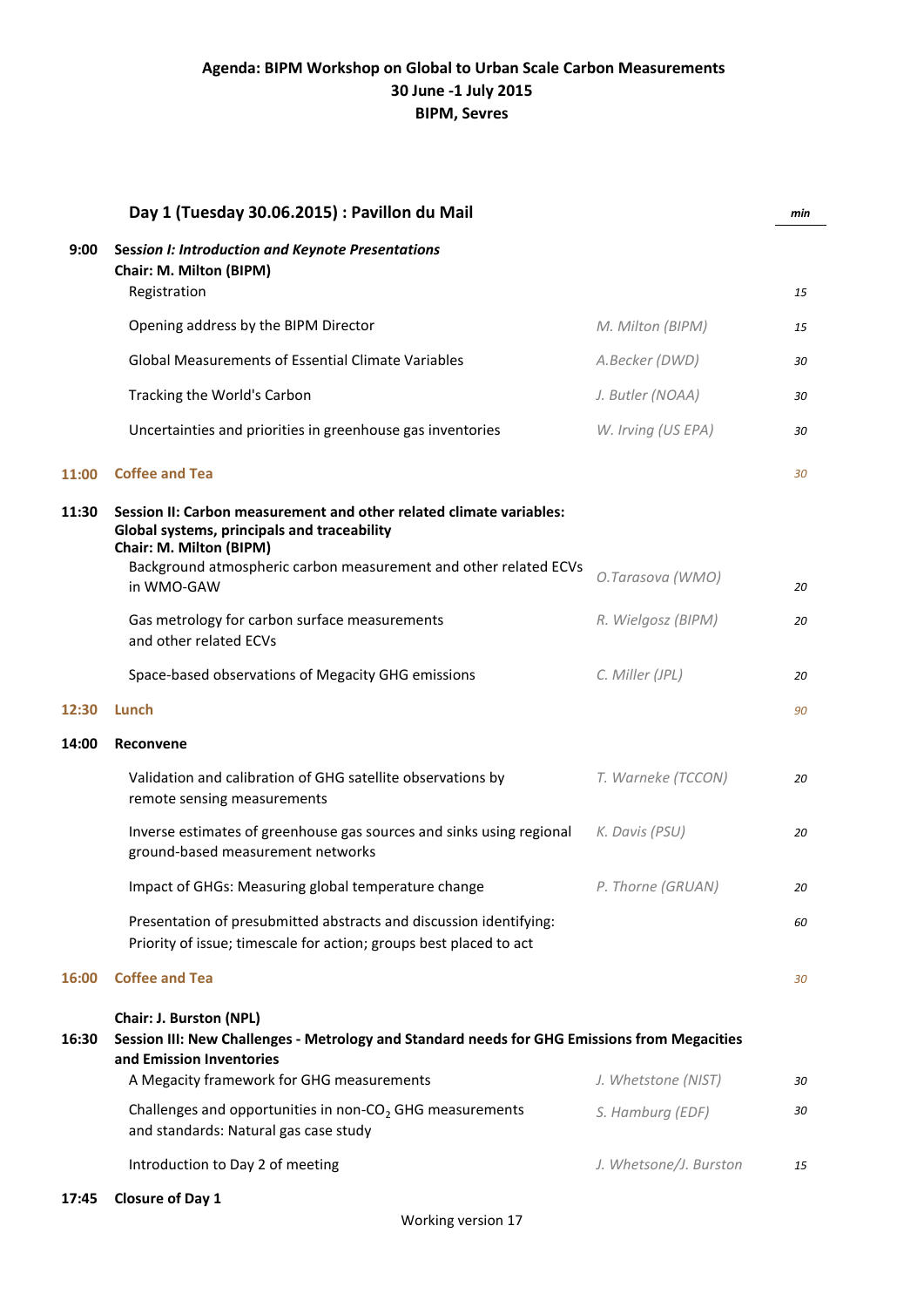## **Agenda: BIPM Workshop on Global to Urban Scale Carbon Measurements 30 June -1 July 2015 BIPM, Sevres**

| 18:30 | <b>Leave for Workshop Dinner</b>                                                                                                                                                                                          |                               |    |
|-------|---------------------------------------------------------------------------------------------------------------------------------------------------------------------------------------------------------------------------|-------------------------------|----|
|       | Day 2 (Wednesday 01.07.2015)                                                                                                                                                                                              |                               |    |
| 9:00  | Chair. J. Whetstone (NIST)<br>Session IIIa: Megacities and Metrology Needs for Supporting Greenhouse Gas Mitigation -<br>Urban Greenhouse Domes (Break-out session: Pavillon du Mail)<br>Introduction to breakout session | J. Whetstone (NIST)           | 15 |
|       | A first estimate of $CO2$ emissions from the Paris city using an array of<br>atmospheric $CO2$ measurement sensors                                                                                                        | P. Ciais (LSCE)               | 25 |
|       | The Megacities Carbon Project                                                                                                                                                                                             | R. Duren (JPL)                | 25 |
|       | Towards a Megacity project in Sao Paulo, Brazil                                                                                                                                                                           | M.F. Andrade (USP)            | 25 |
| 10:30 | <b>Coffee and Tea</b>                                                                                                                                                                                                     |                               | 30 |
| 11:00 | Reconvene                                                                                                                                                                                                                 |                               |    |
|       | Presentation of presubmitted abstracts and discussion identifying:<br>Priority of issue; timescale for action; groups best placed to act                                                                                  |                               | 60 |
| 12:00 | Lunch                                                                                                                                                                                                                     |                               | 60 |
| 13:00 | Reconvene                                                                                                                                                                                                                 |                               |    |
|       | Discussion on: future role of NMIs; potential barriers;                                                                                                                                                                   |                               | 90 |
| 14:30 | <b>Closure of the session</b>                                                                                                                                                                                             |                               |    |
|       | <b>Coffee and Tea</b>                                                                                                                                                                                                     |                               | 30 |
|       | Day 2 (Wednesday 01.07.2015)                                                                                                                                                                                              |                               |    |
| 9:00  | Chair: J. Burston (NPL)<br>Session IIIb: Standards for GHG Emission Inventories (Break-out session: Pavillon de Breteuil)                                                                                                 |                               |    |
|       | Introduction to breakout session                                                                                                                                                                                          | J. Burston (NPL)              | 15 |
|       | The Global Protocol for Community-Scale Greenhouse Gas<br>emission inventories (GPC)                                                                                                                                      | M. van Staden (ICLEI)         | 25 |
|       | Monitoring carbon emissions from forests and wood products                                                                                                                                                                | M. Lindner (EFI)              | 25 |
|       | Measurable, Reportable and Verifiable Greenhouse Gas Emissions:<br>New Challenges when Downscaling Global to Urban Inventories                                                                                            | B. Koffi-Lefeivre (JRC-ISPRA) | 25 |
| 10:30 | <b>Coffee and Tea</b>                                                                                                                                                                                                     |                               | 30 |
| 11:00 | Reconvene                                                                                                                                                                                                                 |                               |    |
|       | Presentation of presubmitted abstracts and discussion identifying:<br>Priority of issue; timescale for action; groups best placed to act                                                                                  |                               | 60 |
| 12:00 | Lunch / Déjeuner                                                                                                                                                                                                          |                               | 60 |
| 13:00 | Reconvene<br>Discussion on: future role of NMIs; potential barriers;<br>Working version 17                                                                                                                                |                               | 90 |